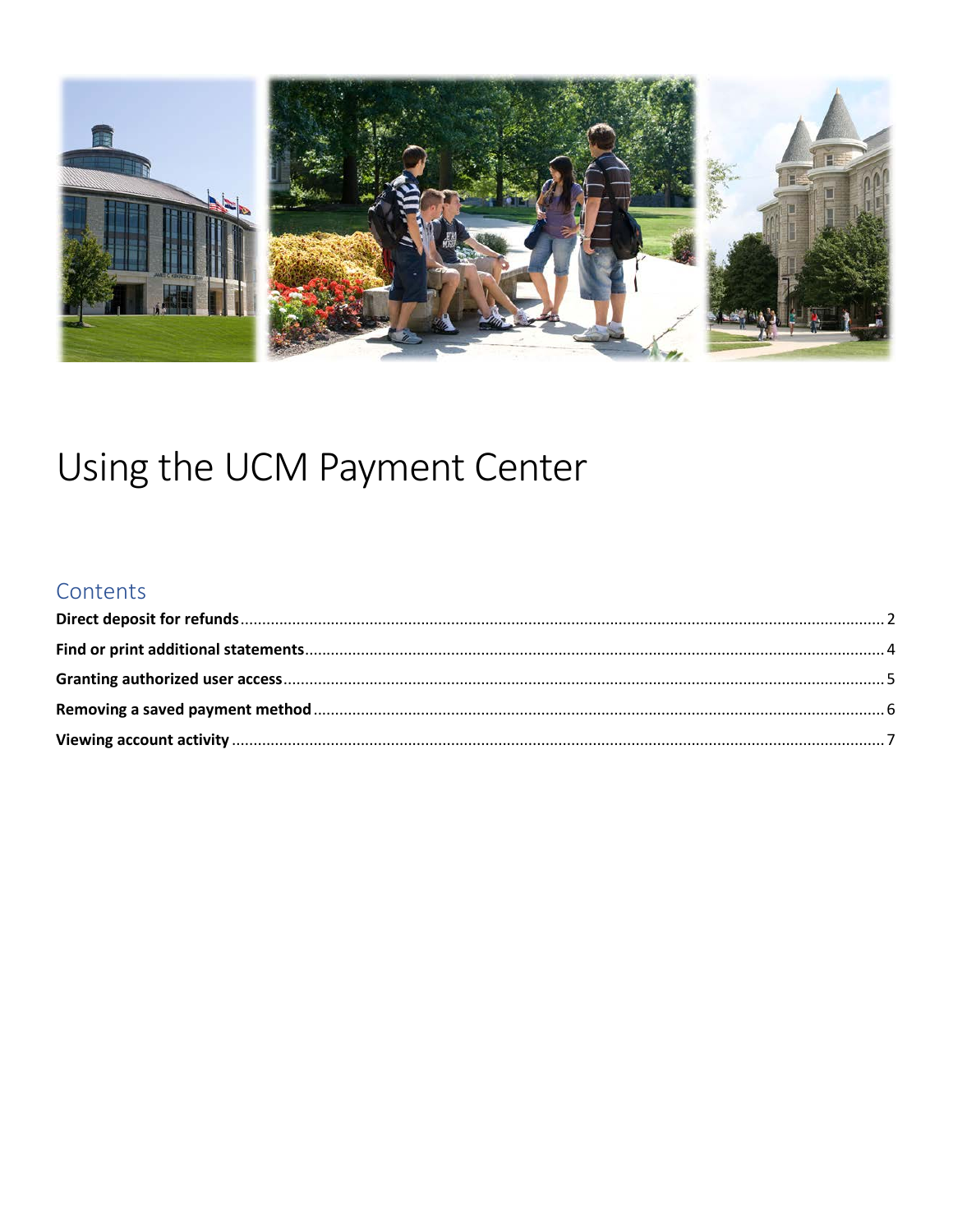#### <span id="page-1-0"></span>Direct deposit for refunds

To create or change a refund account, choose the "Refunds" tab or "Electronic Refunds." If you do not have an account set up, the "Refund Account Setup" option will be available to use.

| <b>Make Payment</b> Refunds<br>⋘<br><b>My Account</b>                                                                                                             | Help                                                                          |                                                    |
|-------------------------------------------------------------------------------------------------------------------------------------------------------------------|-------------------------------------------------------------------------------|----------------------------------------------------|
| Announcement<br>Welcome to the UCM student billing                                                                                                                | posit of your refunds, complete your setup in the<br>Refund Account Setup pag | <b>My Profile Setup</b><br><b>Authorized Users</b> |
| and payment system.<br>General Billing Information: As of                                                                                                         | <b>Student Account</b><br><b>ID:</b> xxxxx<br>91                              |                                                    |
| Summer 2018, all billing statements<br>are only delivered electronically. You<br>will have the option of either paying                                            | \$0.00<br><b>Balance</b>                                                      | <b>Payment Profile</b><br>m 1                      |
| your entire bill at the beginning of the<br>semester, or you can make monthly<br>payments. If you choose to make                                                  | <b>Make Payment</b><br><b>View Activity</b>                                   | <b>Consents and Agreements</b>                     |
| monthly payments for the fall/spring<br>term, you must pay at least 20% of the<br>total balance each month. Fach                                                  | <b>Statements</b>                                                             | <b>Electronic Refunds</b>                          |
| payment will be due on the 15th of<br>each month beginning with the first<br>month the semester begins. After the                                                 | Your latest eBill Statement<br>View<br>(11/24/15) Statement : \$50.00         | <b>Auto Bill Pay</b>                               |
| 15th of each month, a 1.5% fee will be<br>assessed to ANY remaining balance on<br>the student's account. This fee will be<br>added every month until your balance | Your latest 1098-T Tax statement<br>View<br>2015 1098-T Statement             | <b>Notifications</b>                               |

Click the "Set Up Account" button to proceed with setting up a refund account.

#### OR

Click the  $\|\Phi\|$  icon to make changes to the refund account. Choose "Update" or "Remove." (Note: Removing an account set up for eRefunds does not remove it as a saved payment method.)

| m | <b>Make Payment</b><br>Refunds Help<br><b>My Account</b>                                                                                                                                                    | <b>My Profile</b> |
|---|-------------------------------------------------------------------------------------------------------------------------------------------------------------------------------------------------------------|-------------------|
|   | eRefunds                                                                                                                                                                                                    |                   |
|   | eRefunds puts money in your account FAST!<br>No more trips to the bank or waiting for a paper check. Direct Deposit is the secure and convenient way to get your refund.<br>Your refund has been processed. |                   |
|   | <b>Current Refund Method</b>                                                                                                                                                                                |                   |
|   | <b>Set Up Account</b><br>A Direct Deposit account for refunds has not been set up.                                                                                                                          |                   |

**TIP:** When providing your address information on the next screen, try to avoid the use of special characters such as hashtags, commas, semicolons, and periods.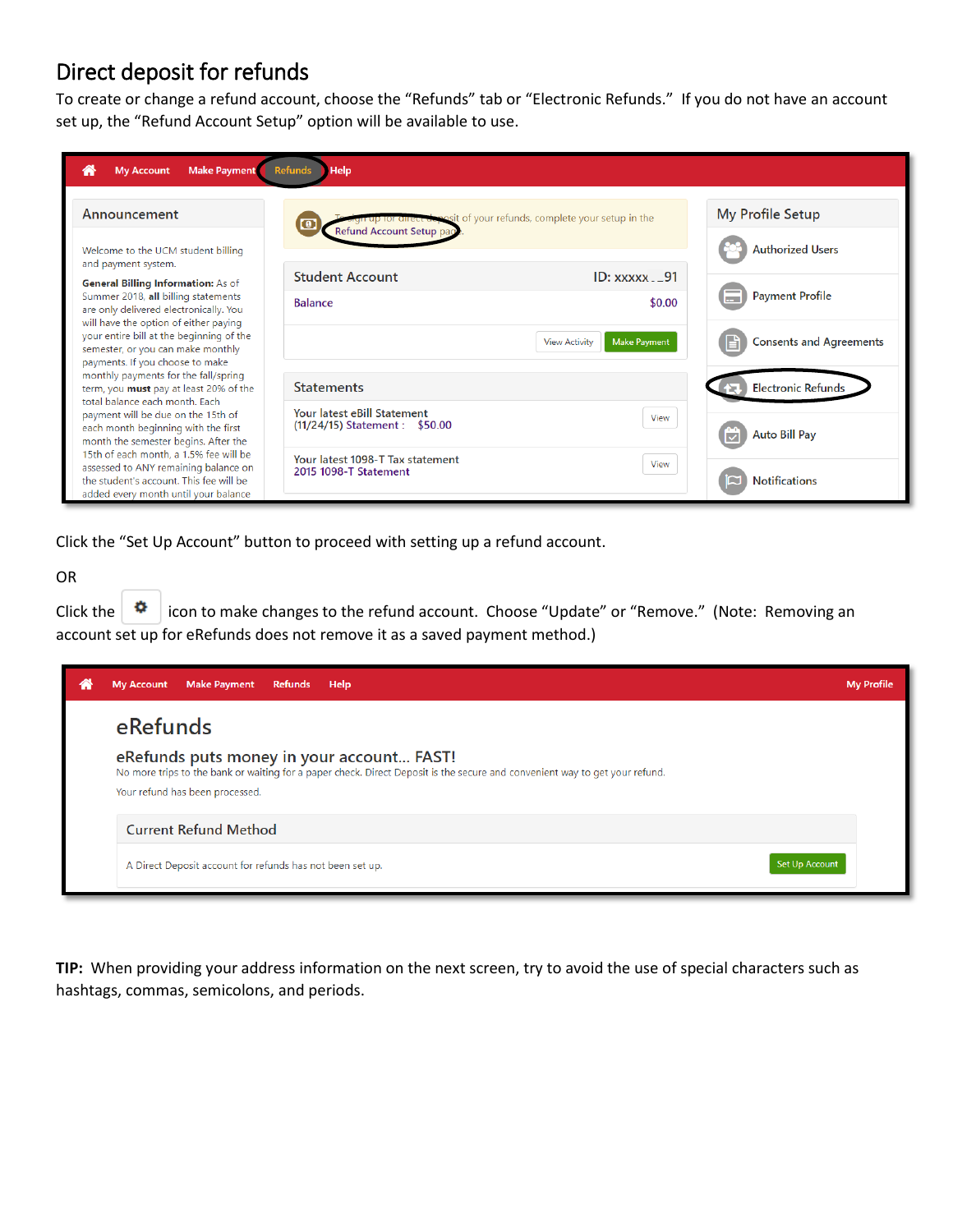| Set Up Refund Account                                                                                                                                                                                                                                                                                                      |                                                                                                       |  |  |  |
|----------------------------------------------------------------------------------------------------------------------------------------------------------------------------------------------------------------------------------------------------------------------------------------------------------------------------|-------------------------------------------------------------------------------------------------------|--|--|--|
| <b>Account Information</b>                                                                                                                                                                                                                                                                                                 | <b>Billing Information</b>                                                                            |  |  |  |
| * Indicates required fields                                                                                                                                                                                                                                                                                                | *Name on account:                                                                                     |  |  |  |
| You can use any personal checking or savings account.<br>Do not enter other accounts, such as corporate<br>account numbers, credit cards, home equity, or<br>traveler's checks.<br>Do not enter debit card numbers. Instead, enter the<br>complete routing number and bank account number<br>as found on a personal check. | ■ Check here for an international address<br>*Billing address:<br>Billing address line two:<br>*City: |  |  |  |
| *Account type:<br>Select account type                                                                                                                                                                                                                                                                                      | *State/Province:<br>Select State/Province                                                             |  |  |  |
| *Routing number:<br>(Example)                                                                                                                                                                                                                                                                                              | *Postal Code:                                                                                         |  |  |  |
| *Bank account number:<br>*Confirm account number:                                                                                                                                                                                                                                                                          | *Save payment method as:<br>(example My Checking)                                                     |  |  |  |
| TIP: Avoid copy and paste; this step catches typos.                                                                                                                                                                                                                                                                        | Give your payment method or<br>refund account a nickname.<br>Continue<br>Cancel                       |  |  |  |

When you establish an account for a refund, it will also be saved as a method of payment. Therefore, you must acknowledge and agree a returned payment charge, as well as other disclosures, if you want to establish an account to receive electronic refunds. It is your choice whether or not to use the saved account information to make a payment.

| Set Up Refund Account                                                                                                                                                                                                                                                                                                                                                   |                                              |  |  |
|-------------------------------------------------------------------------------------------------------------------------------------------------------------------------------------------------------------------------------------------------------------------------------------------------------------------------------------------------------------------------|----------------------------------------------|--|--|
| I hereby authorize University of Central Missouri to initiate recurring credit entries to my Depository according to the<br>terms below, and for my Depository to debit or credit the same to such account. In the event that this electronic payment is<br>returned unpaid for any reason, I understand that a \$25.00 return fee will be added to my student account. |                                              |  |  |
| This agreement is dated Wednesday, May 30, 2018.                                                                                                                                                                                                                                                                                                                        |                                              |  |  |
| For fraud detection purposes, your internet address has been logged: 97.88.161.123 at 5/30/18 9:14:18 PM CDT                                                                                                                                                                                                                                                            |                                              |  |  |
| Any false information entered hereon constitutes as fraud and subjects the party entering same to felony<br>prosecution under both Federal and State laws of the United States. Violators will be prosecuted to the fullest<br>extent of the law.                                                                                                                       |                                              |  |  |
| To revoke this authorization agreement you must contact: <b>tsc@ucmo.edu</b>                                                                                                                                                                                                                                                                                            |                                              |  |  |
| Print and retain a copy of this agreement.                                                                                                                                                                                                                                                                                                                              |                                              |  |  |
| Please check the box below to agree to the terms and continue.                                                                                                                                                                                                                                                                                                          |                                              |  |  |
| $\Box$ I Agree                                                                                                                                                                                                                                                                                                                                                          |                                              |  |  |
|                                                                                                                                                                                                                                                                                                                                                                         | <b>Print Agreement</b><br>Cancel<br>Continue |  |  |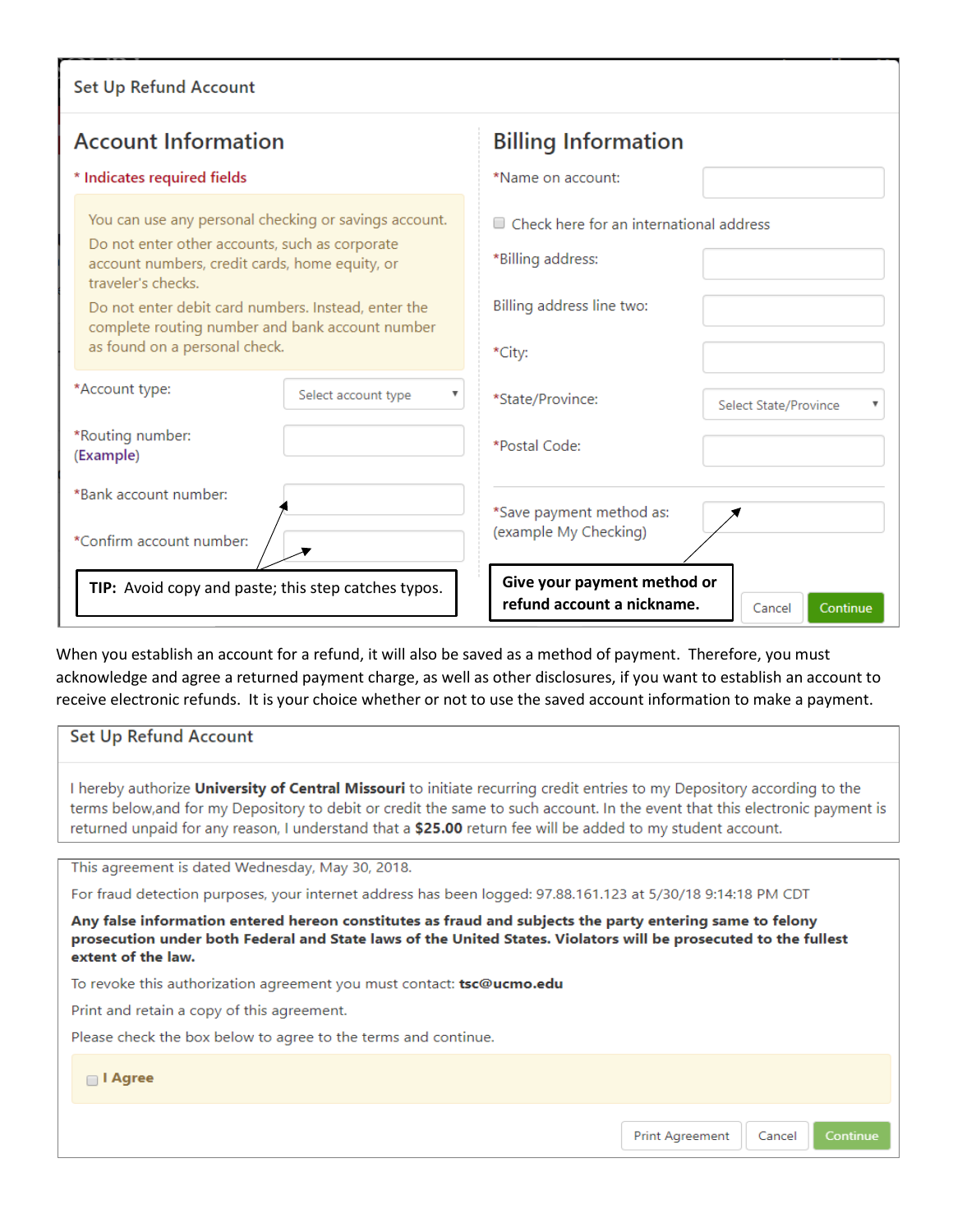#### <span id="page-3-0"></span>Find or print additional statements

To find more statements, choose, "My Account" then "Statements."

| <b>Make Payment</b><br><b>My Account</b><br>A<br><b>Refunds</b><br>Help                                                                                                                               |                                                               |                                                                                  |                                                                                    |  |  |
|-------------------------------------------------------------------------------------------------------------------------------------------------------------------------------------------------------|---------------------------------------------------------------|----------------------------------------------------------------------------------|------------------------------------------------------------------------------------|--|--|
| Ani<br>Statements<br>a <del>yment H</del> istory<br><b>Consents and Agreements</b><br>Welco<br>hq<br>and payment system.<br>General Billing Information: As of<br>Summer 2018, all billing statements | <b>Student Account</b><br><b>Balance</b>                      | :91<br><b>ID</b> : xxxx<br>\$0.00<br><b>Make Payment</b><br><b>View Activity</b> | <b>My Profile Setup</b><br><b>Authorized Users</b><br><b>Payment Profile</b><br>m. |  |  |
| are only delivered electronically. You<br>will have the option of either paying<br>your entire bill at the beginning of the                                                                           | <b>Statements</b>                                             |                                                                                  |                                                                                    |  |  |
| semester, or you can make monthly<br>payments. If you choose to make                                                                                                                                  | Your latest eBill Statement<br>(11/24/15) Statement : \$50.00 | View                                                                             | <b>Consents and Agreements</b><br>l≝ì                                              |  |  |
| monthly payments for the fall/spring<br>term, you must pay at least 20% of the<br>total balance each month. Each                                                                                      | Your latest 1098-T Tax statement<br>2015 1098-T Statement     | View                                                                             | <b>Electronic Refunds</b><br>n                                                     |  |  |
| payment will be due on the 15th of<br>each month beginning with the first<br>month the semester begins. After the                                                                                     |                                                               |                                                                                  | <b>Auto Bill Pay</b>                                                               |  |  |

Before clicking the "view" button after choosing a statement date, be sure your browser is set to allow pop-up windows.

|                       |                                                                                         | <b>My Profile</b>                                                                                                                                                                            |
|-----------------------|-----------------------------------------------------------------------------------------|----------------------------------------------------------------------------------------------------------------------------------------------------------------------------------------------|
|                       |                                                                                         |                                                                                                                                                                                              |
|                       |                                                                                         |                                                                                                                                                                                              |
|                       |                                                                                         |                                                                                                                                                                                              |
|                       |                                                                                         | <b>Statement Amount</b> = snapshot in time<br>This is the balance at the time your                                                                                                           |
|                       |                                                                                         | statement was created.                                                                                                                                                                       |
|                       |                                                                                         |                                                                                                                                                                                              |
| <b>Statement Date</b> | <b>Statement Amount</b>                                                                 | <b>Current Balance</b><br><b>Action</b>                                                                                                                                                      |
| 11/24/15              | \$50.00                                                                                 | \$0.00<br>۰                                                                                                                                                                                  |
|                       |                                                                                         | <b>Current Balance = real time</b><br>This is your balance as of the<br>day and time you are viewing it.                                                                                     |
|                       | Please make sure your browser's pop-up blocker is disabled before you view a statement. | Current balance includes activity since your last statement, including recent payments and new charges,<br>icon under the <b>Action</b> column gives you the option to view or pay the bill. |

You can also view account activity by semester, by scrolling down the page and clicking on the semester you would like to view. Options to print, export to Excel, or download as a pdf are available. At the bottom of the page is a button option to view all activity.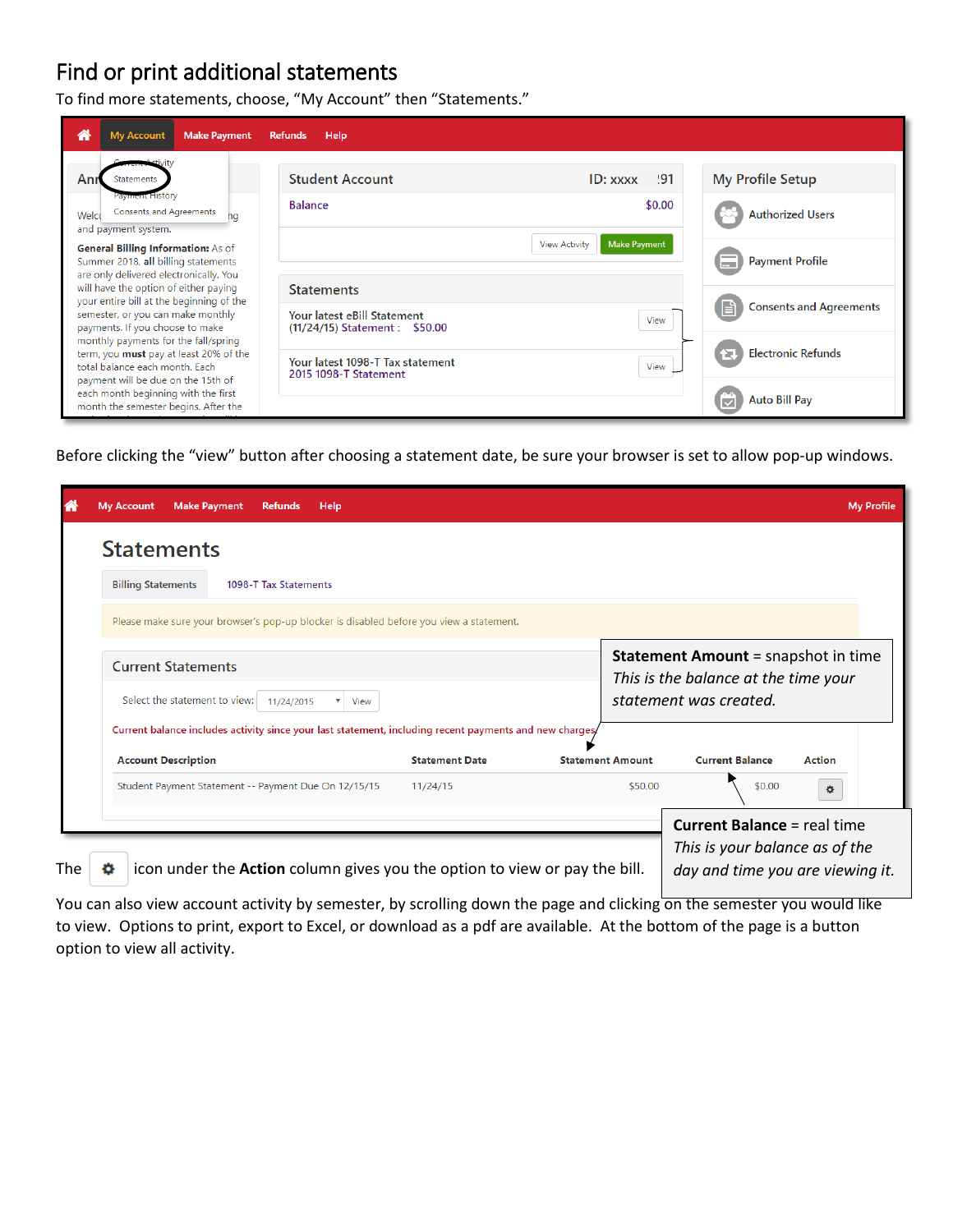### <span id="page-4-0"></span>Granting authorized user access

From the Home menu, choose the "Authorized Users" option.

| <b>Make Payment</b><br><b>My Account</b><br>m                                                                                                              | <b>Refunds</b><br><b>Help</b>                                 |                                             |                                       |
|------------------------------------------------------------------------------------------------------------------------------------------------------------|---------------------------------------------------------------|---------------------------------------------|---------------------------------------|
| Announcement                                                                                                                                               | <b>Student Account</b>                                        | <b>ID: xxxxx6291</b>                        | <b>My Profile Setup</b>               |
| Welcome to the UCM student billing                                                                                                                         | <b>Balance</b>                                                | \$0.00                                      | <b>Authorized Users</b>               |
| and payment system.<br><b>General Billing Information: As of</b><br>Summer 2018, all billing statements                                                    |                                                               | <b>Make Payment</b><br><b>View Activity</b> | <b>Payment Profile</b><br>a.          |
| are only delivered electronically. You<br>will have the option of either paying<br>your entire bill at the beginning of the                                | <b>Statements</b>                                             |                                             |                                       |
| semester, or you can make monthly<br>payments. If you choose to make                                                                                       | Your latest eBill Statement<br>(11/24/15) Statement : \$50.00 | View                                        | <b>Consents and Agreements</b><br>ا≐ا |
| monthly payments for the fall/spring<br>term, you <b>must</b> pay at least 20% of the<br>total balance each month. Each                                    | Your latest 1098-T Tax statement                              | View                                        | <b>Electronic Refunds</b><br>91       |
| payment will be due on the 15th of<br>each month beginning with the first<br>month the semester begins. After the<br>15th of each month a 1.5% fee will be | 2015 1098-T Statement                                         |                                             | <b>Auto Bill Pay</b>                  |

Click on the "Add Authorized User" tab, follow the prompts to complete the required steps.

| <b>Make Payment</b><br><b>My Account</b><br><b>Refunds</b><br>Help.                                                                                                                                                                                                                                                                                                                                                                                                                                                                                                                        |       |            |                    | <b>My Profile</b> |
|--------------------------------------------------------------------------------------------------------------------------------------------------------------------------------------------------------------------------------------------------------------------------------------------------------------------------------------------------------------------------------------------------------------------------------------------------------------------------------------------------------------------------------------------------------------------------------------------|-------|------------|--------------------|-------------------|
| <b>Authorized Users</b>                                                                                                                                                                                                                                                                                                                                                                                                                                                                                                                                                                    |       |            |                    |                   |
| From this page, you can give others (parents, employers, etc.) the ability to access your account information. In compliance with the Family Educational Rights<br>and Privacy Act of 1974 (FERPA), your student financial records may not be shared with a third party without your written consent. Adding an authorized user is<br>your written consent that an individual may view your account information and make payments on your behalf. Please note that authorized users DO NOT have<br>access to your stored payment methods, academic records, or other personal information. |       |            |                    |                   |
| <b>Add Authorized User</b><br><b>Authorized Users</b>                                                                                                                                                                                                                                                                                                                                                                                                                                                                                                                                      |       |            |                    |                   |
| Email address of the authorized user                                                                                                                                                                                                                                                                                                                                                                                                                                                                                                                                                       |       |            |                    |                   |
| Would you like to allow this person to view your billing statement and account activity?                                                                                                                                                                                                                                                                                                                                                                                                                                                                                                   | ● Yes | $\circ$ No |                    |                   |
| Would you like to allow this person to view your 1098-T tax statement?                                                                                                                                                                                                                                                                                                                                                                                                                                                                                                                     | ● Yes | $\circ$ No |                    |                   |
| Would you like to allow this person to view your payment history and account activity?                                                                                                                                                                                                                                                                                                                                                                                                                                                                                                     | ◎ Yes | $\circ$ No |                    |                   |
|                                                                                                                                                                                                                                                                                                                                                                                                                                                                                                                                                                                            |       |            | Continue<br>Cancel |                   |

You can change existing Authorized User information by selecting the other tab.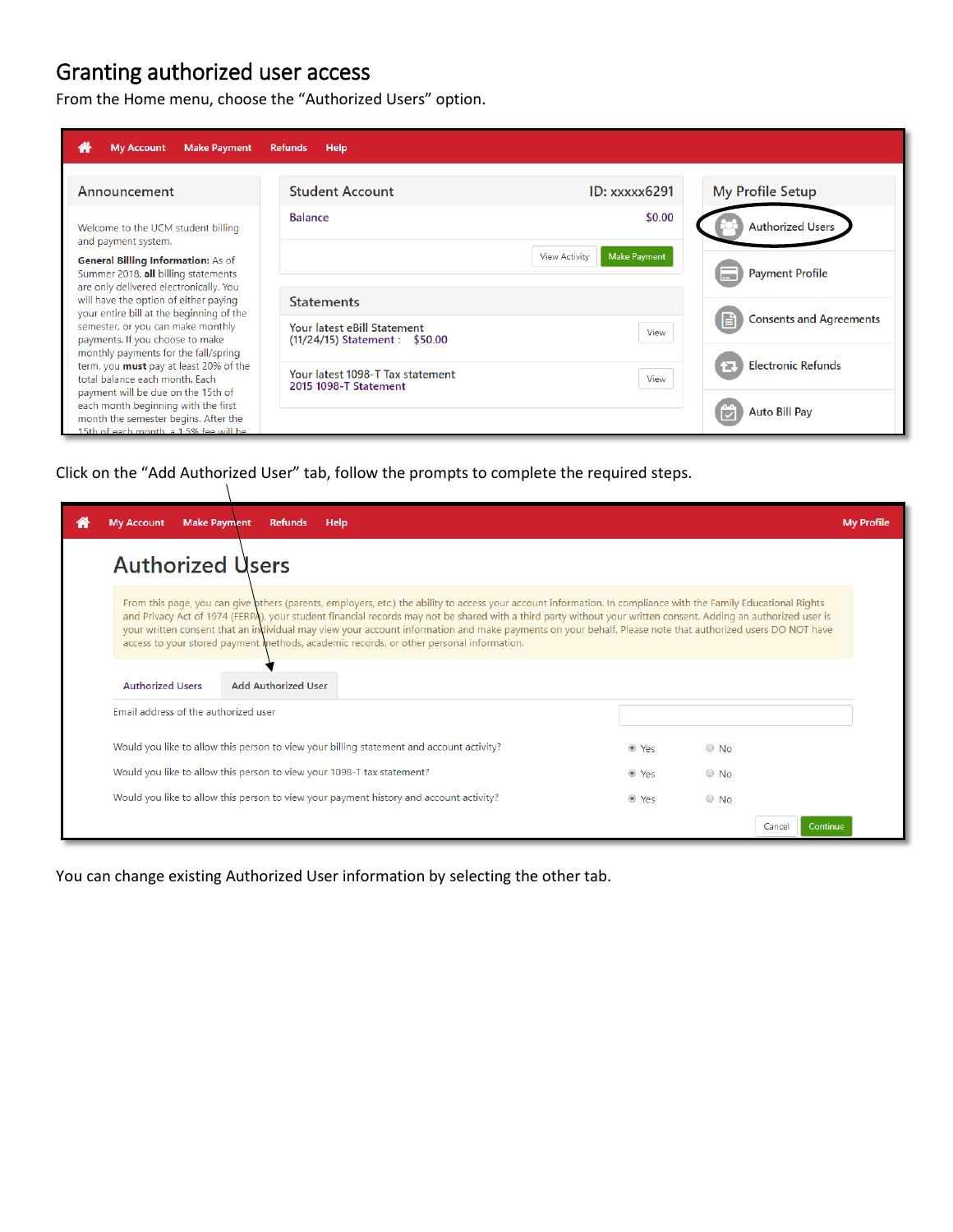#### <span id="page-5-0"></span>Removing a saved payment method

From the Home menu, choose "Payment Profile."

| <b>Make Payment</b><br><b>My Account</b><br>m                                                                                                              | <b>Refunds</b><br>Help                                        |                                             |                                       |
|------------------------------------------------------------------------------------------------------------------------------------------------------------|---------------------------------------------------------------|---------------------------------------------|---------------------------------------|
| Announcement                                                                                                                                               | <b>Student Account</b>                                        | 91<br><b>ID:</b> xxxx                       | My Profile Setup                      |
| Welcome to the UCM student billing<br>and payment system.                                                                                                  | <b>Balance</b>                                                | \$0.00                                      | <b>Authorized Users</b>               |
| General Billing Information: As of<br>Summer 2018, all billing statements<br>are only delivered electronically. You                                        |                                                               | <b>Make Payment</b><br><b>View Activity</b> | <b>Payment Profile</b><br>1           |
| will have the option of either paying<br>your entire bill at the beginning of the                                                                          | <b>Statements</b>                                             |                                             |                                       |
| semester, or you can make monthly<br>payments. If you choose to make                                                                                       | Your latest eBill Statement<br>(11/24/15) Statement : \$50.00 | View                                        | <b>Consents and Agreements</b><br>ا≐ا |
| monthly payments for the fall/spring<br>term, you must pay at least 20% of the<br>total balance each month. Each                                           | Your latest 1098-T Tax statement<br>2015 1098-T Statement     | View                                        | <b>Electronic Refunds</b><br>YЧ       |
| payment will be due on the 15th of<br>each month beginning with the first<br>month the semester begins. After the<br>15th of each month a 1.5% fee will be |                                                               |                                             | <b>Auto Bill Pay</b><br>M             |

The  $\frac{1}{2}$  icon under the **Action** column gives you the options to delete or edit the account.

| <b>My Account</b>            | <b>Make Payment</b><br><b>Refunds</b> | Help <sup>-</sup>                                                                                                                                                                                                                                                                        |                  | <b>My Profile</b> |
|------------------------------|---------------------------------------|------------------------------------------------------------------------------------------------------------------------------------------------------------------------------------------------------------------------------------------------------------------------------------------|------------------|-------------------|
| <b>My Profile</b>            |                                       |                                                                                                                                                                                                                                                                                          |                  |                   |
| <b>Personal Profile</b>      | <b>Payment Profile</b>                | <b>Notifications</b>                                                                                                                                                                                                                                                                     |                  |                   |
|                              |                                       | A saved payment method securely stores the account information for a credit card or bank account. To get started, select the Add New Payment Method option<br>on this page. When you add a bank account as a saved payment method, you can select it for direct deposit of your refunds. |                  |                   |
| <b>Saved Payment Methods</b> |                                       | Note: Only one account<br>may be used for refunds.                                                                                                                                                                                                                                       |                  |                   |
| <b>Payment methods</b>       |                                       | <b>Use for Refunds</b>                                                                                                                                                                                                                                                                   | <b>Modified</b>  | <b>Action</b>     |
| Joint                        |                                       | Yes                                                                                                                                                                                                                                                                                      | 5/30/18 21:16:32 | ۰                 |
| test                         |                                       | <b>No</b>                                                                                                                                                                                                                                                                                | 5/30/18 21:16:26 | ۰                 |
| Debit Joint                  |                                       | N/A                                                                                                                                                                                                                                                                                      | 2/1/18 11:31:04  | ۰                 |
|                              |                                       |                                                                                                                                                                                                                                                                                          |                  |                   |

If you scroll further, there are options to add a new saved payment method.